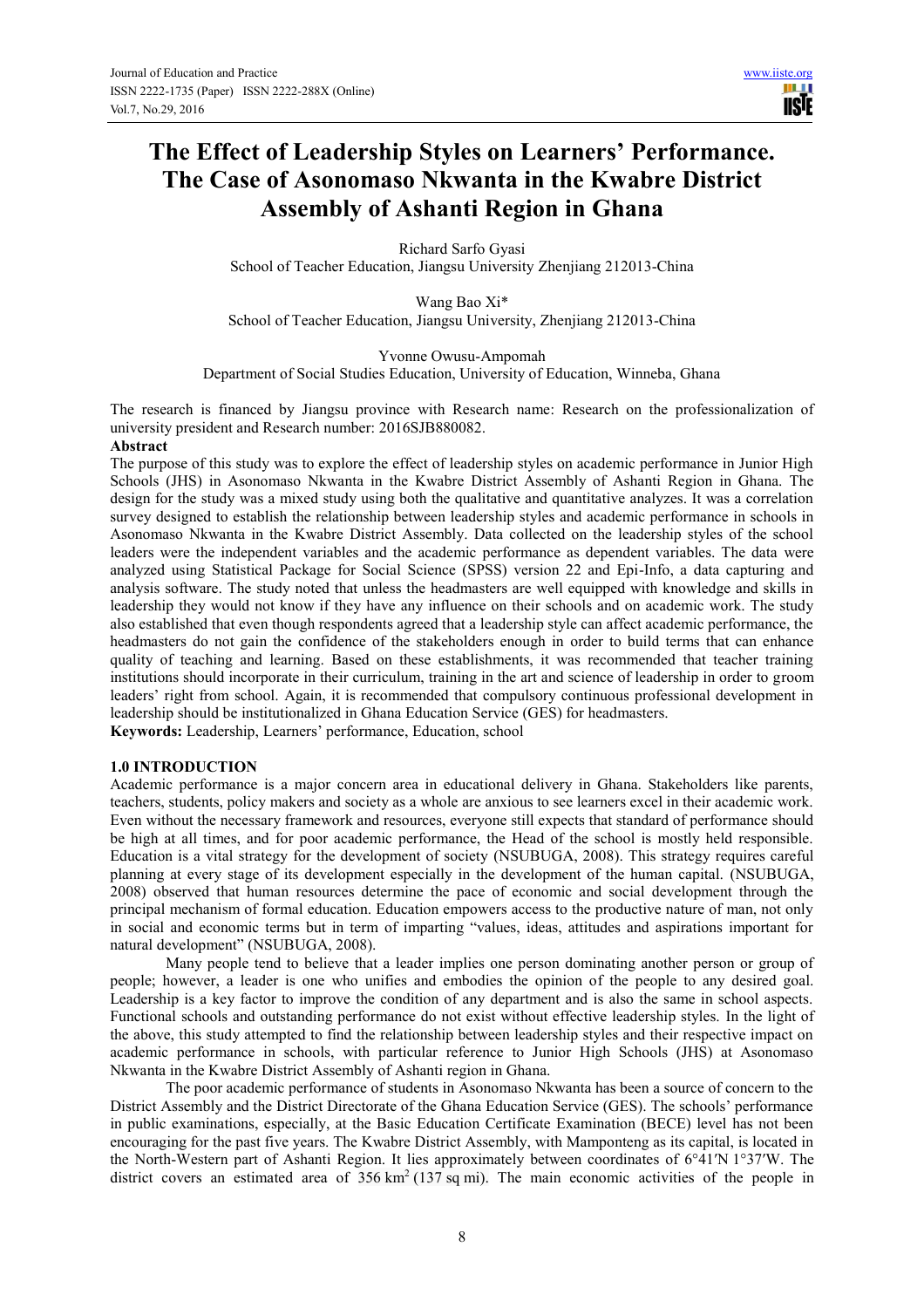Asonomaso Nkwanta are farming, small scale processing of agricultural produce (cottage industries) and trades like hair dressing, tailoring and carpentry. However, due to urbanization there are various government departments and agencies whose workers enroll their children in schools in the area. Despite the mix of children in the schools, the academic performance of the students in the BECE has not been very impressive.

#### **2.0 LITERATURE REVIEW**

This literature review was designed to provide a review of leadership in general; leadership theories and styles; leadership and management; origins of leadership; educational leadership styles in schools and conclusion.

#### **2.1 Definitions of Leadership**

(Edwards, 2009) who defined leadership as the practices that lead to positive influence, growth, and development of both the individual and groups for a collective purpose. The definition implies that a leader should not be self-centered but make sure to please most of his constituents if not all. Again the leader's way of life should influence his followers in a positive way as to the achievement of the collective goals of the group.(Kouzes & Posner, 2006) define leadership as mobilizing others to get extraordinary things done. They further emphasize that leadership skills are practices to transform values into action and vision into realities, obstacles into innovation, separation into solidarity and risks into rewards. Leadership also created the atmosphere that transforms challenging opportunities into great success.

## **2.2 Leadership and Management in school.**

Leadership is a broader concept than management. Management is a special kind of leadership in which achievement of organizational goal is paramount. Leadership occurs when ever one person attempts to influence the behavior of an individual or a group regardless of the reason. It may be for one's own goals or the goal of others and these goals may not be congruent with organizational goals (Paul, Blanchard, & Johnson Dewey, 2001). Efficacy is making the right choices about goals (Paul et al., 2001). Leadership, therefore, is a summation of those qualities of originality, people centered, inspiration, taking the challenge and above all to be efficient and effective in striving to doing the right thing at all times. Those who are in leadership require people of particular talent, and ability and not people who occupy positions of authority because of associated benefits or favors. The Pareto principle or "80-20 rule" which says that 80% of unfocussed effort produce only 20% of results, (AFFUL-BRONI, 2013) many successful leaders in our schools had to experiment with many ideas, policies or leadership principles. The initial errors due to ignorance, immaturity or inexperience could have been avoided. In effect, in any organization, including the school, there is the need for leaders to have powerful influence on the quality of teaching and student performance. (Dinham, 2007) there can be little doubt from examination of research findings that leadership is important in developing effective innovate schools and in facilitating quality teaching and learning. Although some research has indicated that school leaders have an indirect effect on student achievement, there are indeed identified leadership traits that are more conducive to increasing student performance by enhancing working conditions and the educational environment. School leadership is not just a learned behavior, but also depends on a variety of direct and indirect variables such as personality, district, goals, values and collective efficacy of all parties involved (J. T. Waters, Marzano, & McNulty, 2004; T. Waters & Cameron, 2007)

## **2.3 Leadership Theories**

The Motivational Theory of Hierarchy of Needs by (Maslow) again changed the study of leadership theory by emphasizing more of the human aspect to meet the needs of employees for greater productivity. Douglas McGregor's Theory X and Theory Y had two extreme assumptions based on human nature. Theory X portrayed human need to be ordered before they can achieve organizational goal. Theory Y on the other hand observes humans as willing and ready to work and therefore can work on their own if they are properly motivated (Lin, 1999).

## **2.4 Leadership Styles in Schools**

Leadership style in education is rooted and influenced by scientific management theory with well-structured bureaucracy. It is loosely linked to the autonomy of teachers, based on pyramid theory of top down management style which is criticized for lack of effectiveness because participation and creativity were discouraged, with no room for followers to have a part in the decision-making process. (Lin, 1999), the change from autocratic to democratic leadership where hierarchical approach of control and predictable routines would change from autocratic leadership where hierarchical approach of control and predictable routines would change to transformable approach that nurtures acceptance and inspires follow in a facilitative role play of supporters and not at the center stage.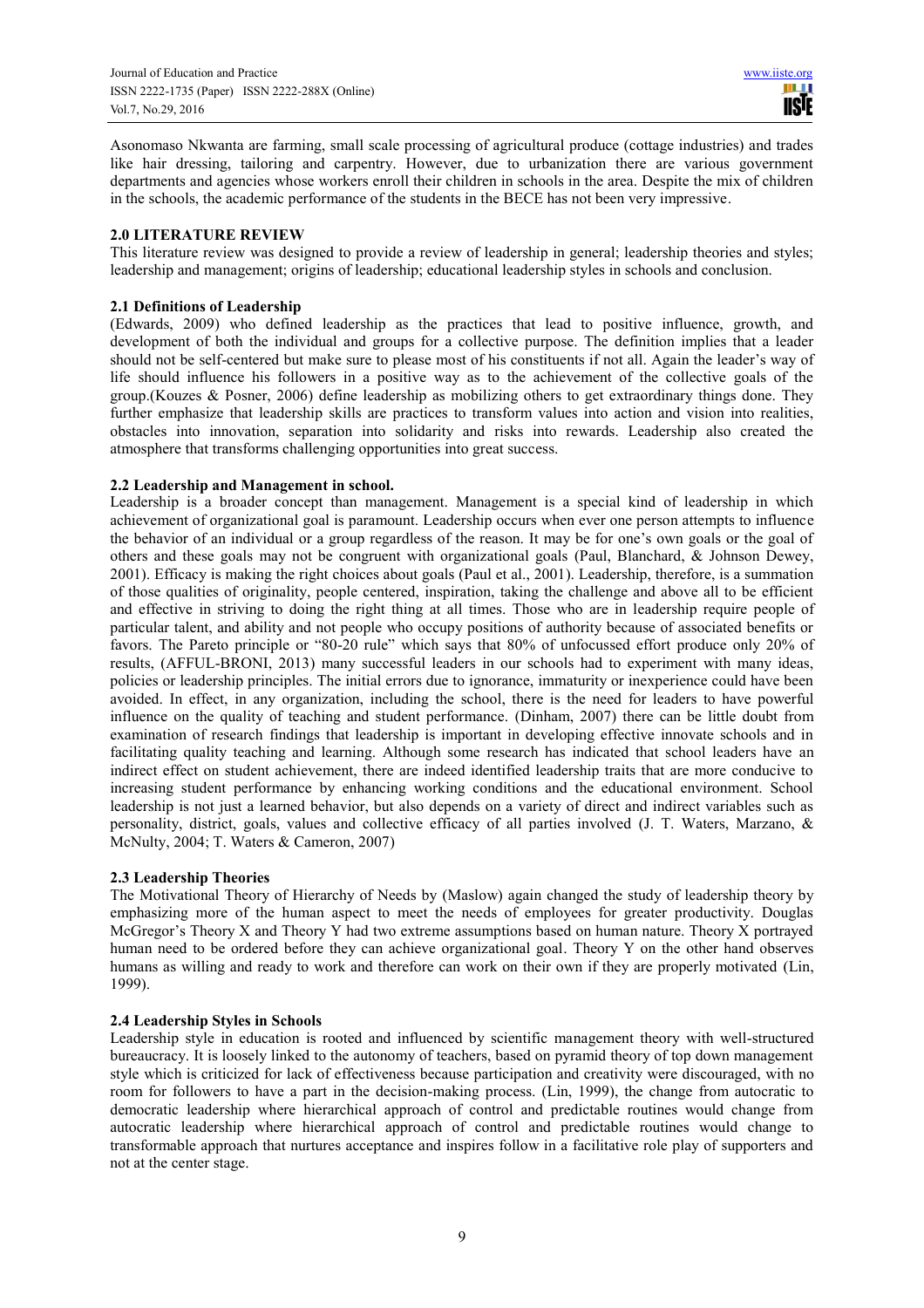# **2.5 Autocratic Leadership Style in the schools**

It is a domineering style, where the leader alone takes decision for others to implement without previous consultation, very little communication, coercion, dictatorial; using threats and punishments, with trust in good intensions of others. Psychologists believe this styles stems from fear and feeling of insecurity. Brutal force is then a defensive tool; obviously, the underlying theory is McGregor's Theory Y (Afful-Broni, 2004) effectiveness, job satisfaction, school ecology and therefore, has an impact on student's academic performance (Lin, 1999).

# **2.6 Laissez – Faire Leadership Style in schools**

The terminology is from the French "Let them do what they wish." There are no hard and fast rules, which lead to complete freedom or autonomy to staff of the organization. When a wrong person is put in charge, he or she refuses to take action in order not to offend the followers, thus producing disastrous consequences (Afful-Broni, 2004). However, where the subordinates are skilled in the various disciplines, this system can be appropriate. The above not withstanding as Afful-Broni points out, the Laissez-faire leadership can lead to apathy and anarchy on the part of the staff.

## **2.7 Democratic Leadership Style in schools**

This style is grounded on the thesis that the organization is the responsibility of all, even though the leader has the primary role of guiding the rest of the group in arriving at the collective decisions, thus encouraging delegating, coaching, accepting responsibility and recognition of the ability and potentials of others. Leaders therefore are considered primus intra pares"-first among equals (Afful-Broni, 2004). Notwithstanding the current management style used by headmasters/headteachers, the transformational or facilitative leader has become on effectives leadership style in current public education system. Many researchers had also proposed that moving towards transformational leadership was the only viable way for school restructuring and reform (Lin, 1999). "A transformational leader is keen to changing environment and has the knowledge and skills adapt to the rapidly changing situations. A transformational leader is flexible, open-minded, sensitive to other people's need, encourage participation sharing, decision-making and highly tolerant of diversity" (Lin, 1999).

# **2.8 Research questions**

To properly address the findings the following research questions were outlined:

- > What opportunity can enhance performance of education centers in Asonomaso Nkwanta?
- $\triangleright$  What are the Challenges facing the education centers in Asonomaso Nkwanta ?
- $\triangleright$  What are opinion of leadership their education centers?

## **2.9 Methodology of the Research**

The design for the study was a mixed study using both the qualitative and quantitative analyses. It was a correlation survey design to establish the relationship between leadership styles and academic performance in schools in Kwabre District Assembly. A triangulation approach was used combining both qualitative and quantitative research methods because it was anticipated that the survey questionnaire would provide extent of coverage which could be credible enough to be applied to a wider population from which the sample of the study was drawn. Data collected on the leadership styles of the school leaders were used as independent variables and the academic performance as dependent variables. The data were analyzed using Statistical Packages for Social Sciences (SPSS) version 22 and Epi-Info, a data capturing and analysis software.

## **3.0 Population**

There were 63 JHS in the Kwabre District Assembly (Mamponteng). However, only 60 schools presented candidates for the B.E.C.E. Therefore the research concentrated on the 60 schools. The survey population covered JHS Headmaster, circuit supervisors, examination officers, selected teachers, learners, parents, subject co-ordination, District statisticians, and District director of education and officials of the Ghana Education Service (G.E.S) and Ministry of Education (MOE). The instrument used for the data collection was questionnaires, interviews, documentary surveys and observational visit to selected schools. The reliability of the survey refers to the extent to which instruments contain measurement of error's that causes scores to vary unrelated to the respondent. An instrument that has reliabilities above 60% is considered good (Aiken, 1997). The descriptive survey research design was used to construct the questionnaire.

## **3.1. Methods of Data Analysis**

On completion of data collection the aggregate response data were statistically computed using SPSS and Epi-Info statistical soft wares. The results were analyzed and interpreted. Tables and figures were utilized to report the research data and results of statistical figures, including the research questions. The obtained data were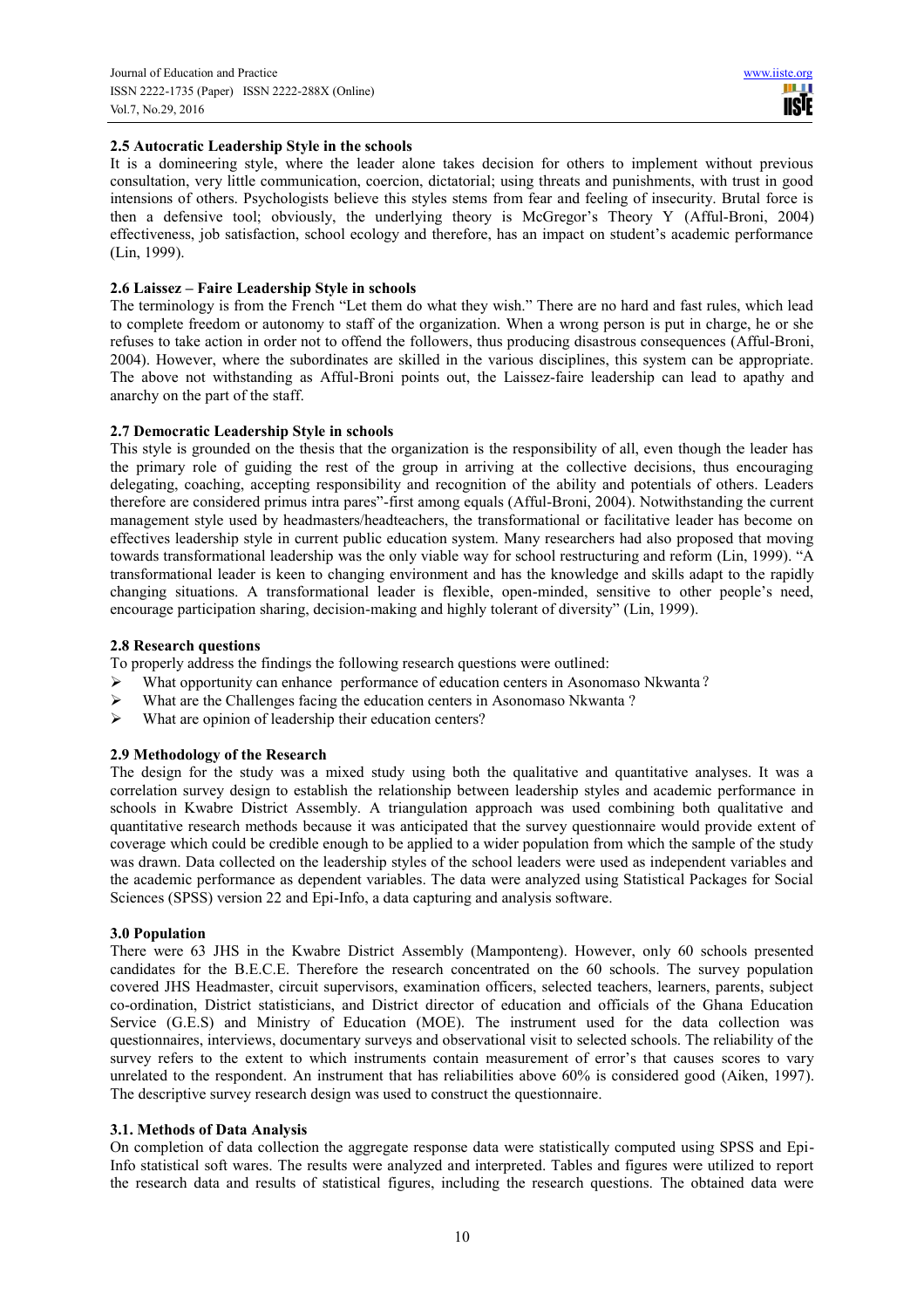analyzed through Statistical Package for Social Sciences (SPSS) version 22. They were first captured into spreadsheet format with the aid of Epi-Info, a data capturing and analysis software SPSS was the main analysis software because of its high flexibility in data management and manipulations. Also, collected data were mainly cross-sectional which is easily and accurately handled with SPSS. In order to totally eliminate errors in data entry, all data were entered through the Epi-Info software interface. The Epi-Info provides an interface just like capturing of data as they appear on the respondent questionnaires in a faster and accurate manner. The statistical methods involved those of descriptive statistics (mean and standard deviation) for examination of the sources and main issues of leadership styles as well as the academic performance. The variables that were ranked based on the registered mean and median score. These were mainly on the source, issues and the behavioral science interventions of enhancing the academic performance in junior high schools in the Kwabre District Assembly. The results were also subjected to cross tabulations to bring out details of the results in relation to the independent variables (leadership styles) of the study which were mainly the personal and job profiles of the respondents. The open-ended questions of the questionnaire and the interview guide were subjected to in-depth detailed content and thematic analyses and conclusions drawn.

## **3.2 Results and discussion.**

In this section the result was analysis from collected data and graphs was drown to ascertain the finding. **3.2 .1 Opportunities that can enhance performance in the education centers** 

|  |  | Table.1 Helps people to grow in their jobs by offering them the opportunity to learn |  |
|--|--|--------------------------------------------------------------------------------------|--|
|  |  |                                                                                      |  |

| <b>Description</b> | Frequency | Percentage $(\% )$ |
|--------------------|-----------|--------------------|
| Means Never        |           |                    |
| Means Seldom       | 39        | 9.2                |
| Means Often        |           | 20.0               |
| Means Frequently   |           | 20.5               |
| Means Always       | 194       | 45.6               |
| Total              | 425       | 100.0              |

**Source**: Field Survey 2016



Figure:1 Student Opportunity .

Out of the 425 of the valid respondents, 194 (45.6%) of the respondents strongly believe that the headmaster's behavior "always" helps people to grow in their job by offering them the opportunity to learn. A total of 87 (20.5%) of the respondents are also of the view that the headmaster's behavior "frequently" helps people to grow in their jobs by offering them the opportunity to learn. Again, 85 (20.0%) of the respondents also agreed that the headmaster's behavior "often" helps people to grow in their jobs by offering them the opportunity to learn. 39 (9.2%) of the respondents are also of the view that the headmaster's behavior "seldom" helps people to grow in their jobs by offering them the opportunity to learn with the last group, 20 (4.7%) of the respondents also believe that the headmaster's behavior "never" helps people to grow in their jobs by offering them the opportunity to learn.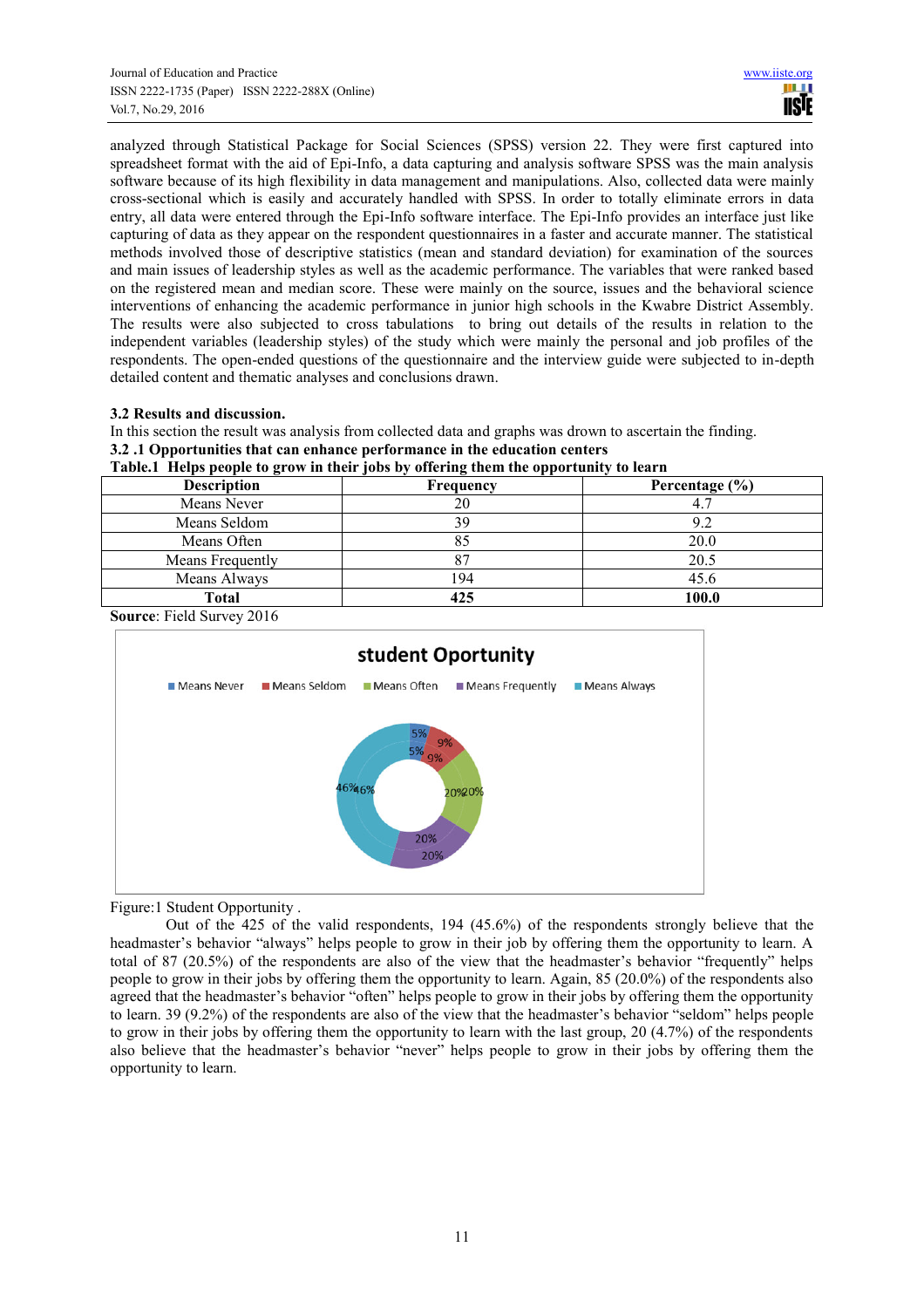#### **Table 2 Friendly to staff**

| <b>Description</b> | Frequency | Percentage $(\% )$ |
|--------------------|-----------|--------------------|
| Means Never        |           | 4.0                |
| Means Seldom       |           | 9.6                |
| Means Often        |           | 19.1               |
| Means Frequently   |           | 21.4               |
| Means Always       | 95        | 45.9               |
| Total              | 425       | 100.0              |

**Source**: Field Survey 2016



Figure:2 Friendly stuff .

Table 4.1.19 shows that, 195 representing 45.9% of the respondents said that the headmaster is "always" friendly to his staff. 91 representing 21.4% also strongly believe that the headmaster is "frequently" friendly to his staff. 81 representing 19.1% of the respondents indicated that the headmaster is "often" friendly to his staff. Again, 41 representing 9.6% also indicated that the headmaster is "seldom" friendly to his staff and finally, the remaining 17 representing 4.0% of the respondents indicated that the headmaster is "never" friendly to his staff.

| Table 3. Follows up on teachers' performance |  |  |
|----------------------------------------------|--|--|
|----------------------------------------------|--|--|

| <b>Description</b> | Frequency | Percentage $(\% )$ |
|--------------------|-----------|--------------------|
| Means Never        |           |                    |
| Means Seldom       | 28        | 0.6                |
| Means Often        | 89        | 20.9               |
| Means Frequently   | gg        | 23.3               |
| Means Always       | -95       | 45.9               |
| Total              |           | 100.0              |

**Source**: Field Survey 2016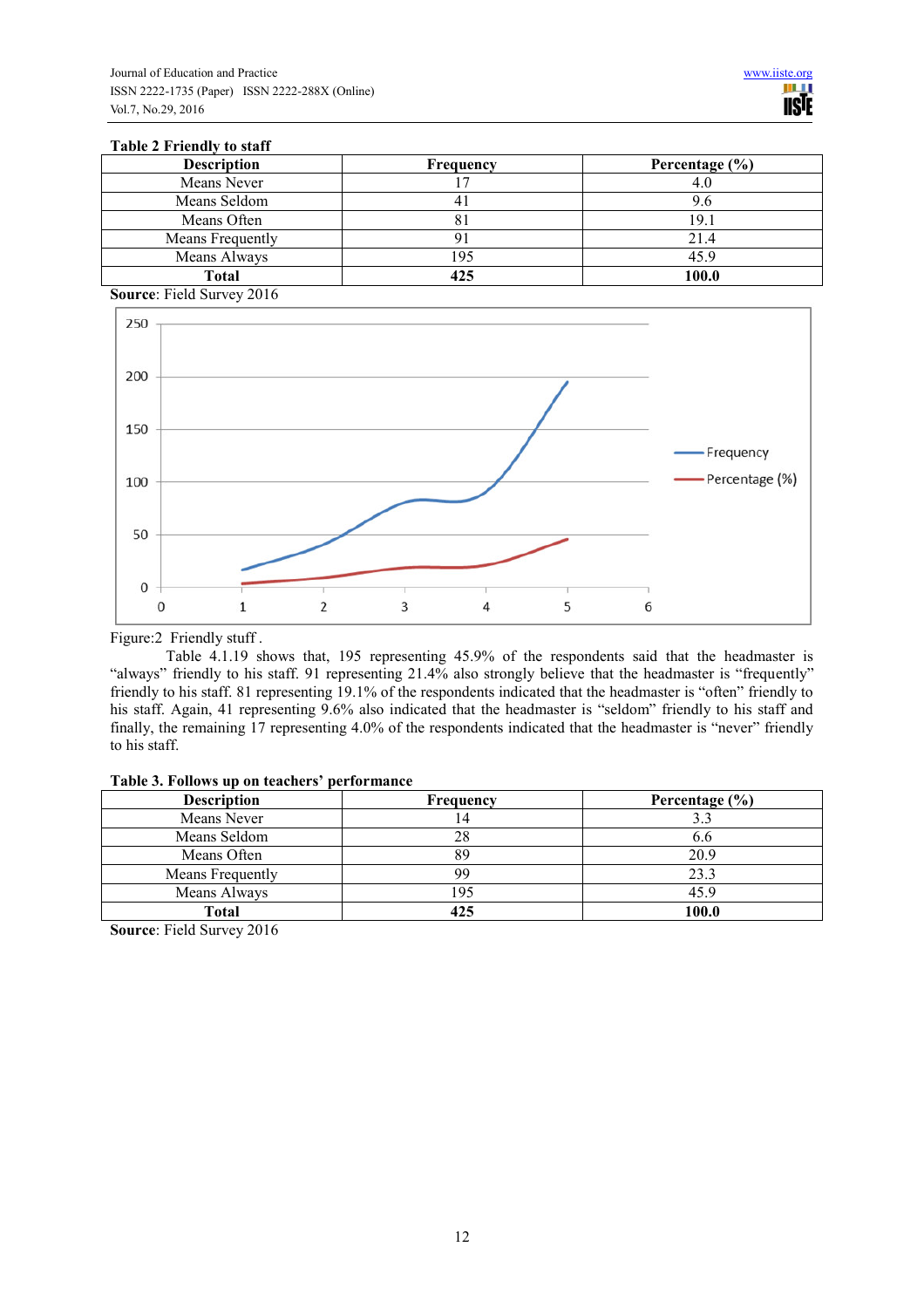

Figure 3. Teachers' performance

Table 4.1.25 indicates that 195 representing 45.9% of the respondents agree that the headmaster's behavior "always" follows up on teachers' performance. 99 representing 23.3% of the respondents also indicated that the headmaster's behavior "frequently" follows up on teachers' performance. Again, 89 representing 20.9% of the respondents also indicated that the headmaster's behavior "often" follows up on teachers' performance. 28 representing 6.6% are also of the view that the headmaster's behavior "seldom" follows up on teachers' performance and lastly, 14 representing 3.3% of the respondents also believe that he headmaster's behavior "never" follows up to teachers' performance.

#### **3.2 .2 Challenges facing the education centers at Asonomoso Nkwanta Table 4. Challenges the way things are done to achieve results**

| TWOTE IS CHAIRDING TO THE HAY ANIMED ALL WOTER TO MENTE I ROWLED. |                  |                    |  |  |
|-------------------------------------------------------------------|------------------|--------------------|--|--|
| <b>Description</b>                                                | <b>Frequency</b> | Percentage $(\% )$ |  |  |
| Means Never                                                       |                  |                    |  |  |
| Means Seldom                                                      |                  | 3.8                |  |  |
| Means Often                                                       |                  | 22.8               |  |  |
| Means Frequently                                                  | 80               | 18.8               |  |  |
| Means Always                                                      | 226              | 53.2               |  |  |
| Total                                                             | 425              | 100.0              |  |  |

**Source**: Field Survey 2016



Figure 4. Challenges on Result

Table 4.1.28 indicates that 226 (53.2%) of the respondents agree that the headmaster's behavior "always" challenges the way things are done to achieve results. 80 (18.8%) of the respondents also indicated that the headmaster's behavior "frequently" challenges the way things are done to achieve results. Again, 97 (22.8%) of the respondents also indicated that the headmaster's behavior "often" challenges the way things are done to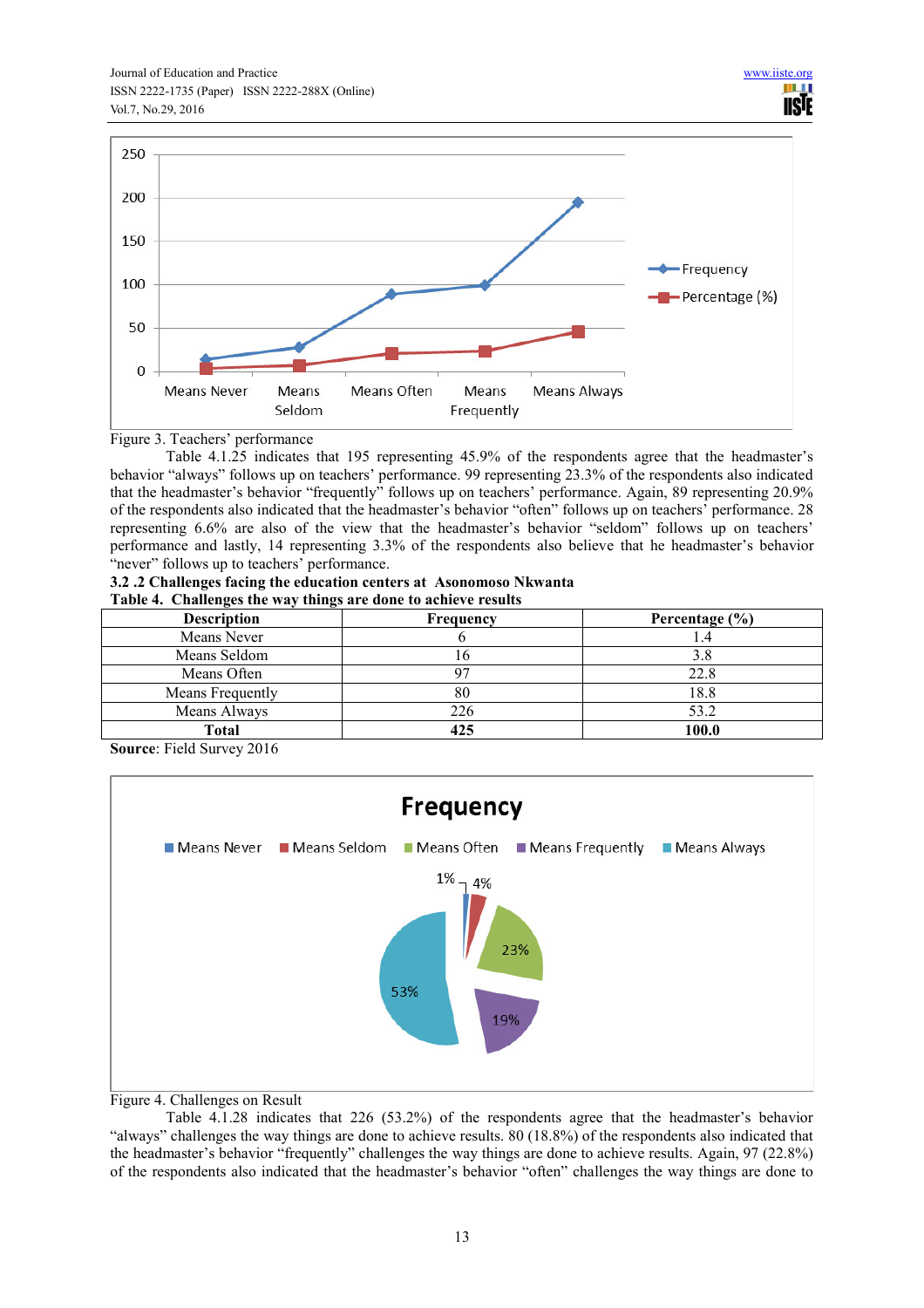achieve results. 16 (3.8%) are also of the view that the headmaster's behavior "seldom" challenges the way things are done to achieve results and lastly, 6 (1.4%) of the respondents also believe that the headmaster's behavior "never" challenges the way things are done to achieve results.

| Lable 5. Supports the teachers and students who are weak |           |                    |  |  |
|----------------------------------------------------------|-----------|--------------------|--|--|
| <b>Description</b>                                       | Frequency | Percentage $(\% )$ |  |  |
| Means Never                                              |           |                    |  |  |
| Means Seldom                                             | 30        |                    |  |  |
| Means Often                                              |           | 19.5               |  |  |
| Means Frequently                                         | 88        | 20.7               |  |  |
| Means Always                                             | -91       | 44.9               |  |  |
| Total                                                    | 425       | 100.0              |  |  |

#### **Table 5. Supports the teachers and students who are weak**

**Source**: Field Survey 2016



#### Figure 5. Challenges on Result

Table 4.1.29 indicates that 191 representing 44.9% of the respondents agree that the headmaster's behavior "always" supports the teachers and students who are weak. 88 representing 20.7% of the respondents also indicated that the headmaster's behavior "frequently" supports the teachers and students who are weak. Again, 83 representing 19.5% of the respondents also indicated that the headmaster's behavior "often" supports the teachers and students who are weak. Again, 83 representing 19.5% of the respondents also indicated that the headmaster's behavior "often" supports the teachers and students who are weak. 33 representing 7.8% are also of the view that the headmaster's behavior "never" supports the teachers and students who are weak and lastly, 30 representing 7.1% of the respondents also believe that the headmaster's behavior "seldom" supports the teachers and students who are weak.

# **3.2 .3 Opinion on leadership style of headmasters**

## **3.2.3.1 Teachers Only**

## **Table .6 Do you think you are satisfied with your headmaster's style of leadership?**

| <b>Description</b> | Frequency | Percentage $(\% )$ |
|--------------------|-----------|--------------------|
| Non-teachers       | 321       | 75.5               |
| Very satisfied     | 36        | 8.5                |
| Satisfied          |           | l 2.5              |
| Don't Know         |           | I .4               |
| Unsatisfied        |           | l.b                |
| Very Unsatisfied   |           | 0.5                |
| <b>Total</b>       |           | 100.0              |

**Source**: Field Survey 2016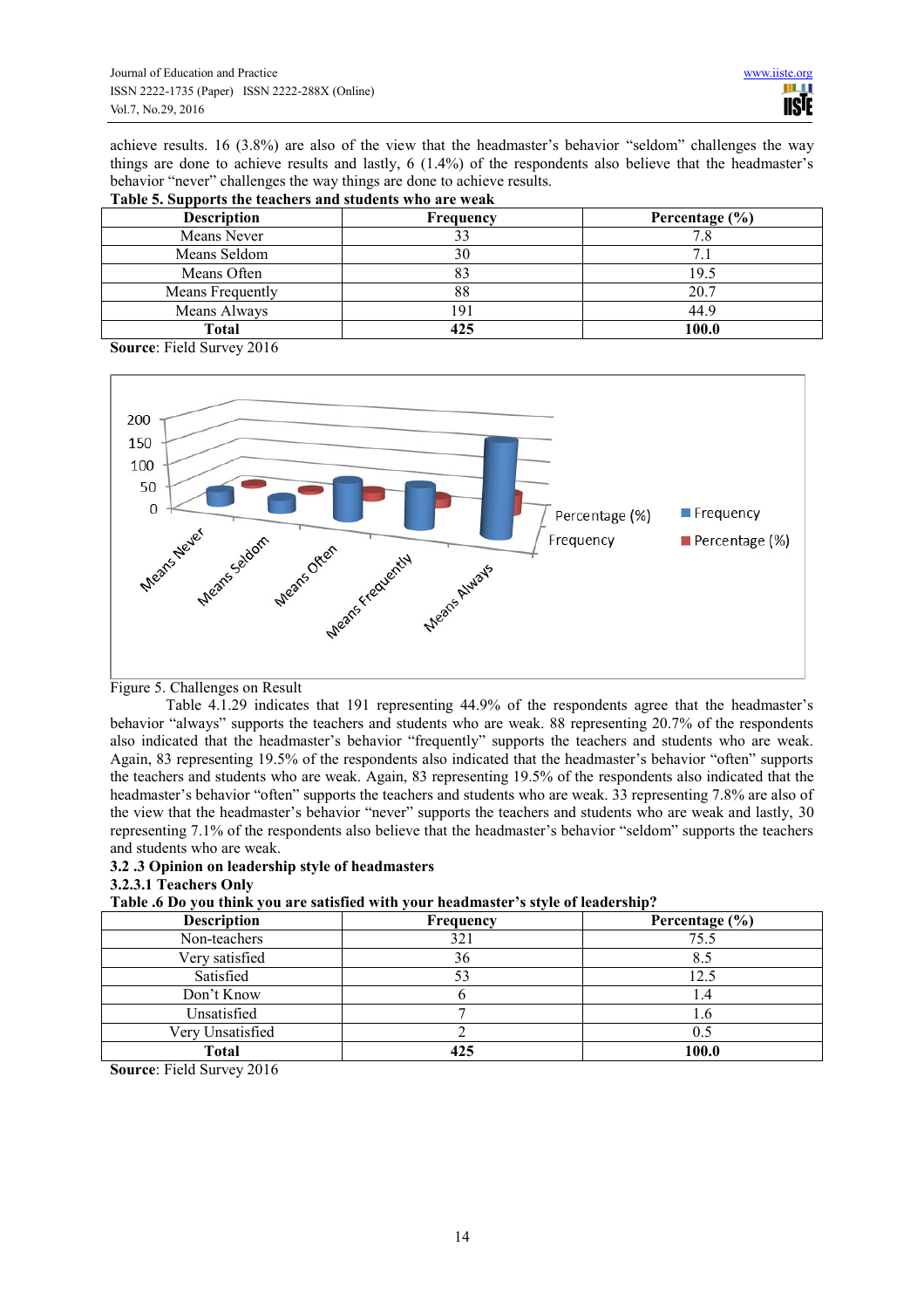

Figure 6. Opinion headmasters

Again, out of the 104 teachers, 53 representing 51.0% of the respondents also agreed that they are "satisfied" with their headmaster's style of leadership. 36 representing 34.6% of the respondents indicated that they are "very satisfied" with their headmaster's style to leadership. There were seven respondents representing 6.7% who also indicated that they are "unsatisfied" with their headmaster's style of leadership. There were six respondents representing 5.8% who were confused and did not know what to say whilst two representing 1.9% of the respondents said that they are "very unsatisfied" with their headmaster's style of leadership.

## **4.3 Students Only**

#### **Table 7. How far do you commute from home to school?**

| <b>Description</b>                | Frequency | Percentage $(\% )$ |
|-----------------------------------|-----------|--------------------|
| Blend all the leadership styles   |           | 6.4                |
| Don't know                        |           | 10.1               |
| Democratic leadership style       | 330       | 79.8               |
| Laissez faire leadership style    |           |                    |
| Authoritative leadership<br>style |           | 2.1                |
| Total                             |           | 100.0              |

**Source**: Field Survey 2016



Figure 7: Students commitment

The study once again disclosed the fact that, out of 104, 50 (48.1%) of the respondent commute less than 1 km from home to school. 29 (27.9%) of the respondent commute 1 km from home to school. There were 19 (18.3%) of the respondents who also commute between 5-11 km from home to school and finally, 6 (5.7%) of the respondents commute between 10-21km from home to school.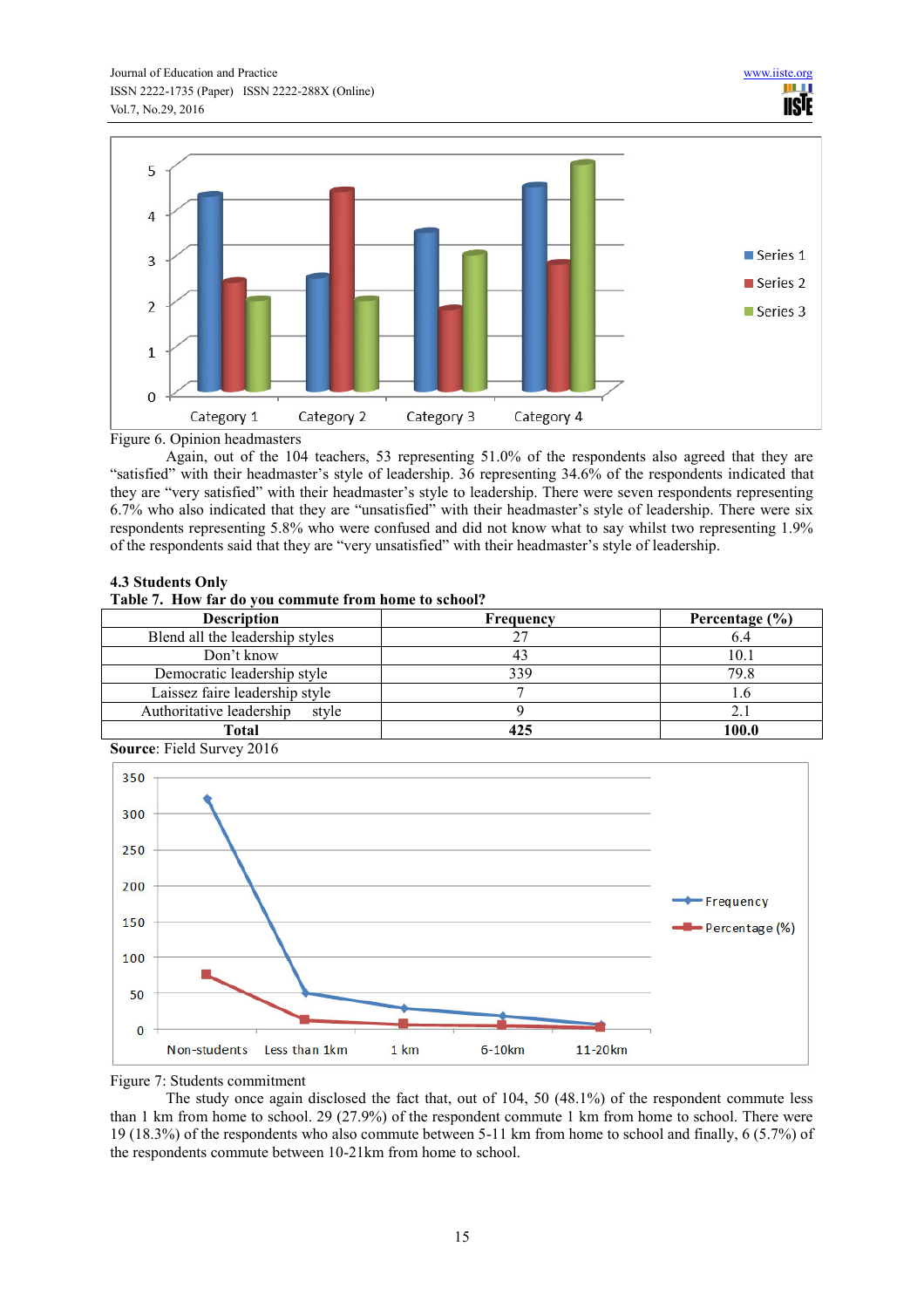#### **Table 8. If you indicate NO in 3, state why?**

| <b>Description</b>                                    | Frequency | Percentage $(\% )$ |
|-------------------------------------------------------|-----------|--------------------|
| Non-students                                          | 321       | 75.5               |
| Cannot afford                                         |           | l 1.8              |
| Due to inadequate supply by the government            | 29        | 6.8                |
| Parents do not know the kind of books they should buy |           | 4.5                |
| Not applicable                                        |           | I .4               |
| Total                                                 | 425       | 100.0              |





Figure: 8 Indicate NO in 3, state why.

From the table above, 50 representing (48.1%) of the respondents strongly believe they do not have all the textbooks they need for their studies because they cannot afford them. 6 representing (5.7%) of the respondents did not indicate the reasons why they do not have all the textbooks they need for studies. Again, 29 representing (27.9%) of the respondents indicated they do not have all the textbooks they need for their studies due to inadequate supply by the government with last group, 19 representing (18.3%) of the respondents indicated that they do not have all the textbooks they need for their studies because their parents do not know the kind of books they should buy.

## **5.1 Conclusions**

The study noted that unless the Headmasters are well equipped with knowledge and skills in leadership they would not know if they have any influence on their schools and on academic work. The study also established that even though respondents agreed that a leadership style can affect academic performance, the Headmasters do not gain the confidence of the stakeholders enough in order to build terms that can enhance quality of teaching and learning. In the Kwabre District Assembly, the 2011 BECE results indicated a low 47% pass and it is instructive to interrogate the issues by looking at the various variables at play and by no means the roles of headmasters in terms of their leadership styles.

## **REFERENCES**

Afful-Broni, A. (2004). Theory and practice of educational leadership in Ghana.

- AFFUL-BRONI, A. (2013). TIME MANAGEMENT BEHAVIOUR AMONG ACADEMIC AND OF THE UNIVERSITY OF EDUCATION, WINNEBA. DEVELOPMENT RESEARCH (JECDR), 1(3), 67-78.
- Afful-Broni, A., & Nanyele, S. (2012). Factors influencing worker motivation in a private African university: Lessons for leadership. Creative Education, 3(03), 315.
- Aiken, L. R. (1997). Psychological testing and assessment: Allyn & Bacon.
- Chen, Y.-H. (2007). PRINCIPALS'DISTRIBUTED LEADERSHIP BEHAVIORS AND THEIR IMPACT ON STUDENT ACHIEVEMENT IN SELECTED ELEMENTARY SCHOOLS IN TEXAS. Texas A&M University.
- Dinham, S. (2007). How schools get moving and keep improving: Leadership for teacher learning, student success and school renewal. Australian Journal of Education, 51(3), 263-275.
- Edwards, A. K. (2009). Professional citizenship and otherness leadership development: Examining the